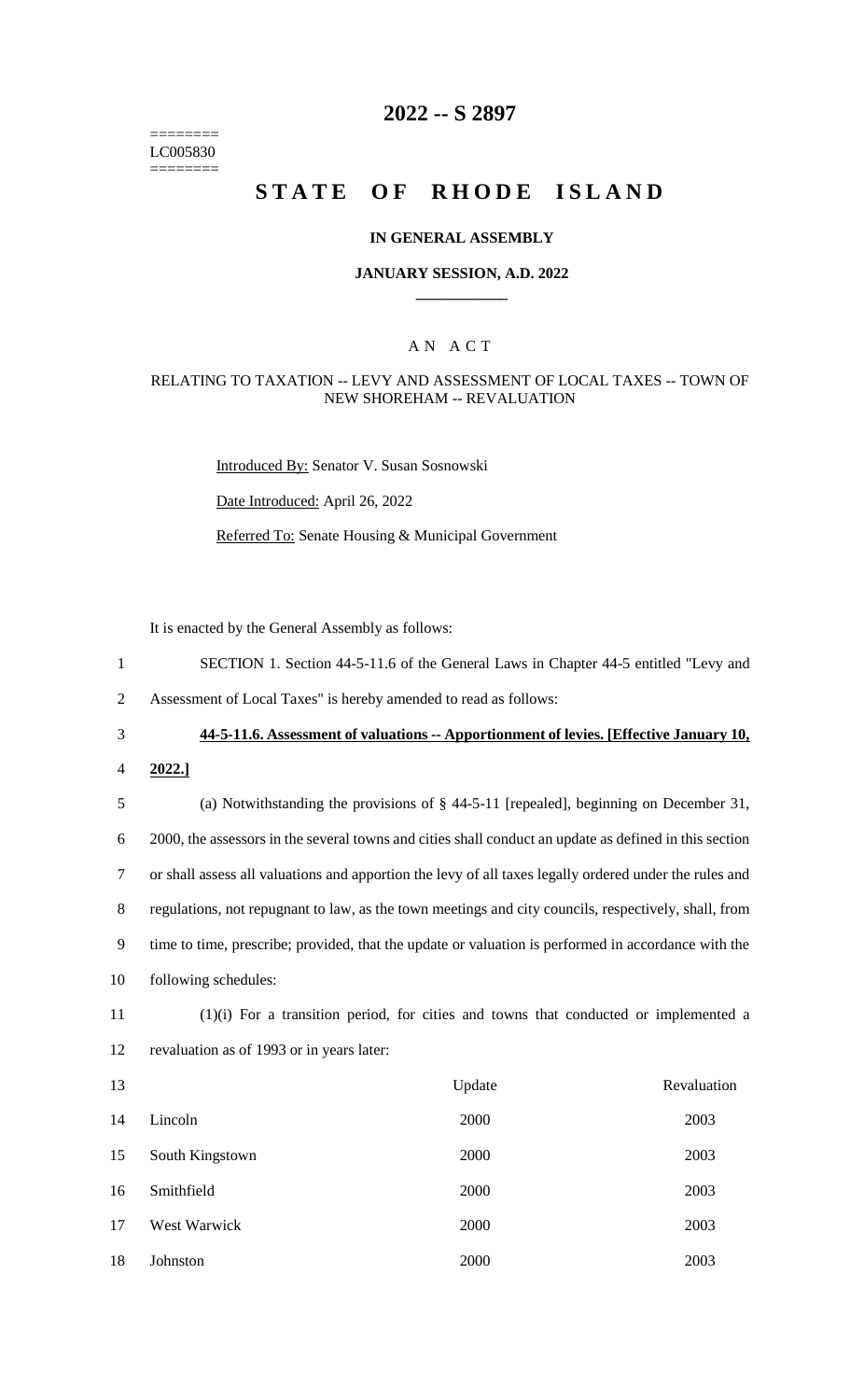| $\mathbf{1}$   | Burrillville                                                                                | 2000      |           | 2003        |  |
|----------------|---------------------------------------------------------------------------------------------|-----------|-----------|-------------|--|
| $\overline{2}$ | North Smithfield                                                                            | 2000      |           | 2003        |  |
| 3              | <b>Central Falls</b>                                                                        | 2000      |           | 2003        |  |
| $\overline{4}$ | North Kingstown                                                                             | 2000      |           | 2003        |  |
| $\mathfrak{S}$ | Jamestown                                                                                   | 2000      |           | 2003        |  |
| 6              | North Providence                                                                            | 2001      |           | 2004        |  |
| $\overline{7}$ | Cumberland                                                                                  | 2001      |           | 2004        |  |
| $8\,$          | <b>Bristol</b>                                                                              | 2004      |           | 2001        |  |
| 9              | Charlestown                                                                                 | 2001      |           | 2004        |  |
| 10             | East Greenwich                                                                              | 2002      |           | 2005        |  |
| 11             | Cranston                                                                                    | 2002      |           | 2005        |  |
| 12             | Barrington                                                                                  | 2002      |           | 2005        |  |
| 13             | Warwick                                                                                     | 2003      |           | 2006        |  |
| 14             | Warren                                                                                      | 2003      |           | 2006        |  |
| 15             | East Providence                                                                             | 2003      |           | 2006        |  |
| 16             | (ii) Provided that the reevaluation period for the town of New Shoreham shall be extended   |           |           |             |  |
| 17             | to 2003 and the update for the town of Hopkinton may be extended to 2007 with no additional |           |           |             |  |
| 18             | reimbursements by the state relating to the delay.                                          |           |           |             |  |
| 19             | (iii) The implementation date for this schedule is December 31, of the stated year.         |           |           |             |  |
| 20             | (iv) Those cities and towns not listed in this schedule shall continue the revaluation      |           |           |             |  |
| 21             | schedule pursuant to $\S$ 44-5-11 [repealed].                                               |           |           |             |  |
| 22             | $(2)(i)$ For the post-transition period and in years thereafter:                            |           |           |             |  |
| 23             |                                                                                             | Update #1 | Update #2 | Revaluation |  |
| 24             | Woonsocket                                                                                  | 2002      | 2005      | 2008        |  |
| 25             | Pawtucket                                                                                   | 2002      | 2005      | 2008        |  |
| 26             | Portsmouth                                                                                  | 2001      | 2004      | 2007        |  |
| 27             | Coventry                                                                                    | 2001      | 2004      | 2007        |  |
| 28             | Providence                                                                                  | 2003      | 2006      | 2009        |  |
| 29             | Foster                                                                                      | 2002      | 2005      | 2008        |  |
| 30             | Middletown                                                                                  | 2002      | 2005      | 2008        |  |
| 31             | Little Compton                                                                              | 2003      | 2006      | 2009        |  |
| 32             | Scituate                                                                                    | 2003      | 2006      | 2009        |  |
| 33             | Westerly                                                                                    | 2003      | 2006      | 2009        |  |
| 34             | West Greenwich                                                                              | 2004      | 2007      | 2010        |  |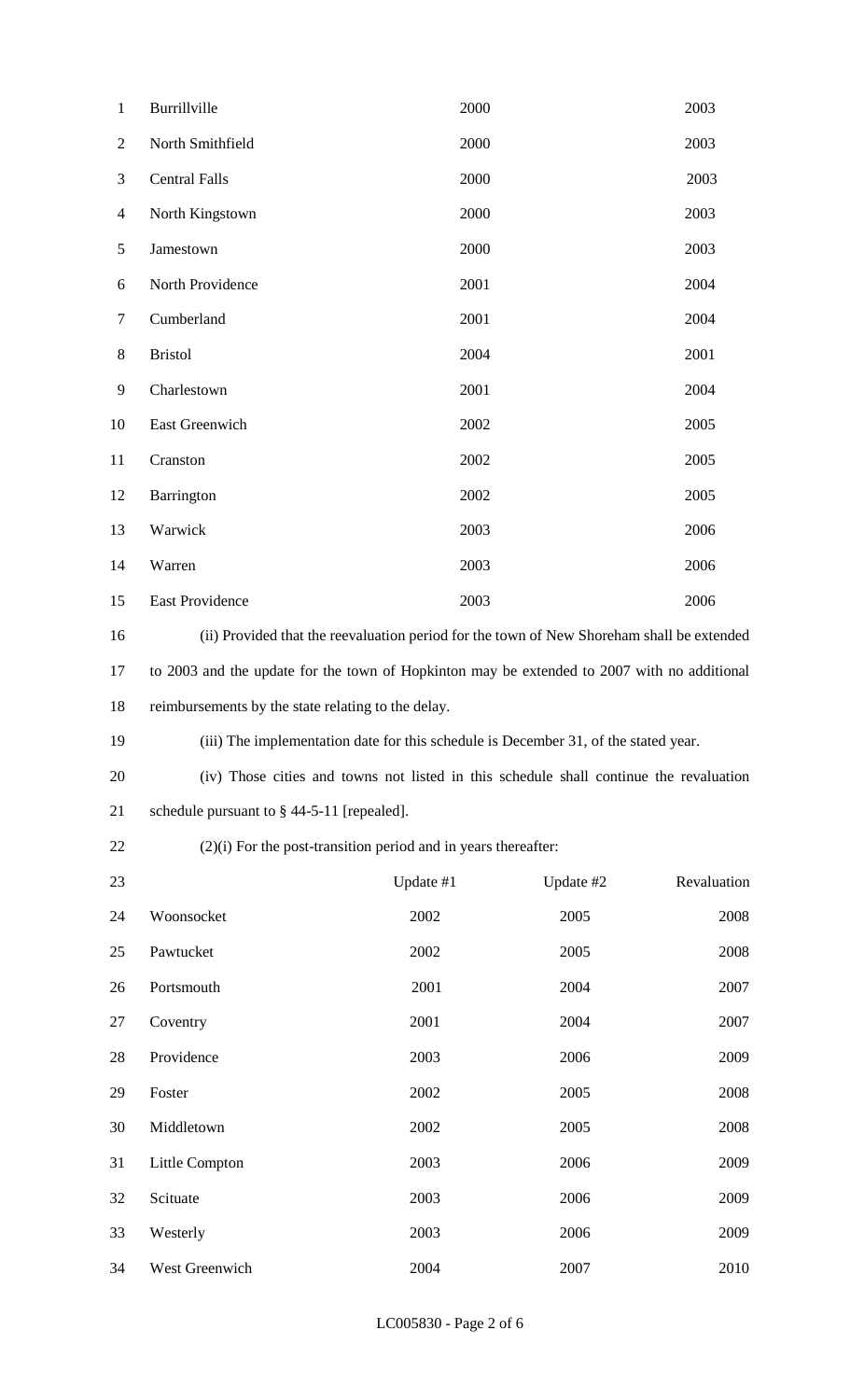| $\mathbf{1}$   | Glocester            | 2004 | 2007 | 2010 |
|----------------|----------------------|------|------|------|
| $\mathbf{2}$   | Richmond             | 2004 | 2007 | 2010 |
| $\mathfrak{Z}$ | <b>Bristol</b>       | 2004 | 2007 | 2010 |
| $\overline{4}$ | Tiverton             | 2005 | 2008 | 2011 |
| $\mathfrak{S}$ | Newport              | 2005 | 2008 | 2011 |
| 6              | New Shoreham         | 2006 | 2009 | 2012 |
| $\tau$         | Narragansett         | 2005 | 2008 | 2011 |
| $8\,$          | Exeter               | 2005 | 2008 | 2011 |
| $\mathbf{9}$   | Hopkinton            | 2007 | 2010 | 2013 |
| 10             | Lincoln              | 2006 | 2009 | 2012 |
| 11             | South Kingstown      | 2006 | 2009 | 2012 |
| 12             | Smithfield           | 2006 | 2009 | 2012 |
| 13             | West Warwick         | 2006 | 2009 | 2012 |
| 14             | Johnston             | 2006 | 2009 | 2012 |
| 15             | Burrillville         | 2006 | 2009 | 2012 |
| 16             | North Smithfield     | 2006 | 2009 | 2012 |
| 17             | <b>Central Falls</b> | 2006 | 2009 | 2012 |
| 18             | North Kingstown      | 2006 | 2009 | 2012 |
| 19             | Jamestown            | 2006 | 2009 | 2012 |
| 20             | North Providence     | 2007 | 2010 | 2013 |
| 21             | Cumberland           | 2007 | 2010 | 2013 |
| 22             | Charlestown          | 2007 | 2010 | 2013 |
| 23             | East Greenwich       | 2008 | 2011 | 2014 |
| 24             | Cranston             | 2008 | 2011 | 2014 |
| 25             | Barrington           | 2008 | 2010 | 2014 |
| 26             | Warwick              | 2009 | 2012 | 2015 |
| 27             | Warren               | 2009 | 2012 | 2016 |
| 28             | East Providence      | 2009 | 2012 | 2015 |

 (ii) The implementation date for the schedule is December 31 of the stated year. Upon the completion of the update and revaluation according to this schedule, each city and town shall conduct a revaluation within nine (9) years of the date of the prior revaluation and shall conduct an update of real property every three (3) years from the last revaluation. Provided, that for the town of Bristol, the time for the first statistical update following the 2010 revaluation shall be extended from 2013 to 2014 and said statistical update shall be based on valuations as of December 31, 2014,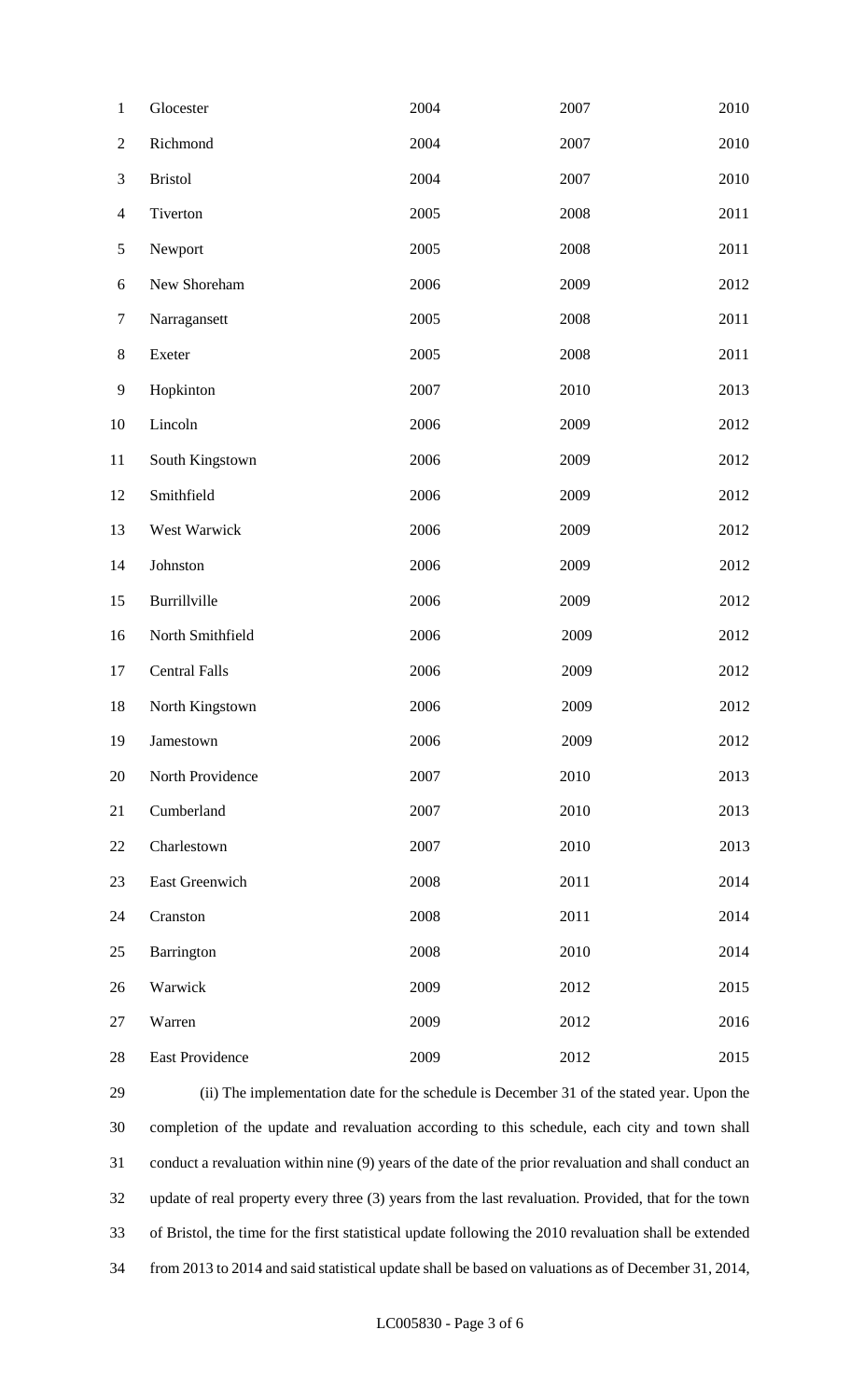and the first revaluation following the December 31, 2014, and 2015 statistical revaluation shall be extended from 2016 to 2019 and said revaluation shall be based on valuations as of December 31, 2018, and, that for the city of Woonsocket, the time of the first statistical update following the 2017 revaluation shall be extended from 2020 to 2021, and the statistical update shall be based on the 5 valuations as of December 31, 2021, and, that for the town of New Shoreham, the full evaluation nine (9) years following the 2012 revaluation based on the valuations of December 31, 2021 shall be extended to December 31, 2022 and be based on valuations as of December 31, 2022. (iii) Cities and towns shall not change the assessment of any property based on the purchase price of the property after a transfer occurs except in accordance with a townwide or citywide revaluation or update schedule; provided that, this prohibition shall not apply to completed new real estate construction.

 (b) No later than February 1, 1998, the director of the department of revenue shall promulgate rules and regulations consistent with the provisions of this section to define the requirements for the updates that shall include, but not be limited to:

15 (1) An analysis of sales;

(2) A rebuilding of land value tables;

(3) A rebuilding of cost tables of all improvement items; and

 (4) A rebuilding of depreciation schedules. Upon completion of an update, each city or town shall provide for a hearing and/or appeal process for any aggrieved person to address any issue that arose during the update.

 (c) The costs incurred by the towns and cities for the first update shall be borne by the state in an amount not to exceed twenty dollars (\$20.00) per parcel. The costs incurred by the towns and cities for the second update shall be borne eighty percent (80%) by the state (in an amount not to exceed sixteen dollars (\$16.00) per parcel) and twenty percent (20%) by the town or city, and in the third update and thereafter, the state shall pay sixty percent (60%) of the update (not to exceed twelve dollars (\$12.00) per parcel) and the town or city shall pay forty percent (40%); provided, that for the second update and in all updates thereafter, that the costs incurred by any city or town that is determined to be a distressed community pursuant to § 45-13-12 shall be borne eighty percent (80%) by the state and twenty percent (20%) by the city or town for all updates required by this section.

 (d) The office of municipal affairs, after consultation with the League of Cities and Towns and the Rhode Island Assessors' Association, shall recommend adjustments to the costs formula described in subsection (c) of this section based upon existing market conditions.

(e) Any property that is either exempt from the local property tax pursuant to § 44-3-3 or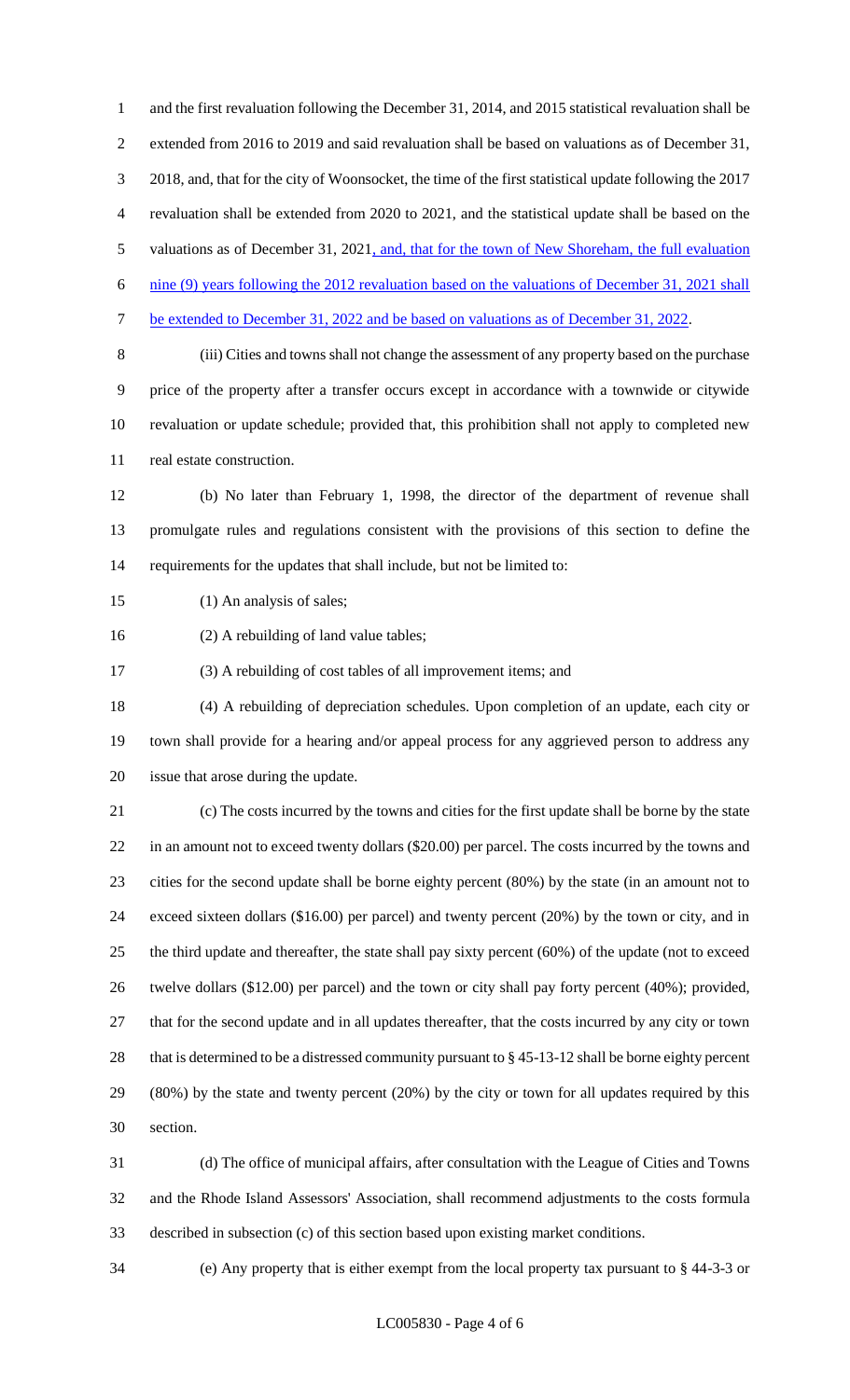pays a city or town an amount in lieu of taxes is not required to have its values updated pursuant to this section and the property is not eligible for the reimbursement provisions of subsection (c) of this section. However, those properties that are exempt from taxation and are eligible for state appropriations in lieu of property tax under the provisions of § 45-13-5.1 are eligible for state reimbursement pursuant to subsection (c) of this section, provided, that these properties were revalued as part of that city or town's most recent property revaluation.

 (f) No city or town is required to conduct an update pursuant to this section unless the state has appropriated sufficient funds to cover the state's costs as identified in subsection (c) of this section.

 (g) Any city or town that fails to conduct an update or revaluation as required by this section, or requests and receives an extension of the dates specified in this section, shall receive the same amount of state aid under §§ 45-13-1, 45-13-5.1, and 45-13-12 in the budget year for which the new values were to apply as the city or town received in state aid in the previous budget year; provided, however, if the new year's entitlement is lower than the prior year's entitlement, the lower amount applies, except for the town of New Shoreham for the fiscal year 2003.

 (h) Any bill or resolution to extend the dates for a city or town to conduct an update or revaluation must be approved by a two-thirds (⅔) majority of both houses of the general assembly. SECTION 2. This act shall take effect upon passage.

#### ======== LC005830 ========